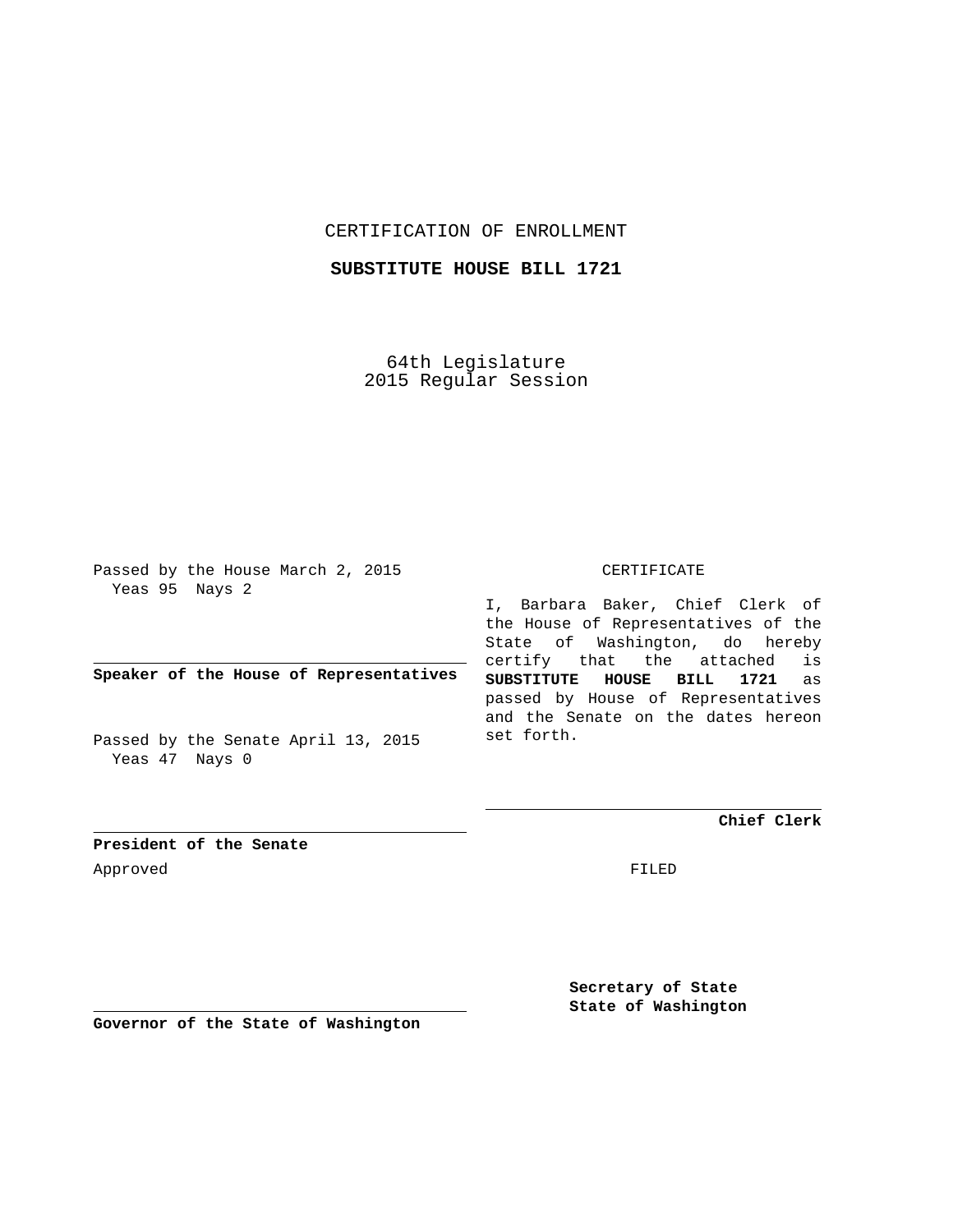## **SUBSTITUTE HOUSE BILL 1721**

Passed Legislature - 2015 Regular Session

**State of Washington 64th Legislature 2015 Regular Session**

**By** House Health Care & Wellness (originally sponsored by Representatives Robinson, Schmick, Cody, Harris, Riccelli, and Van De Wege)

READ FIRST TIME 02/20/15.

 AN ACT Relating to the transport of patients by ambulance to facilities other than hospitals; amending RCW 70.168.100 and 18.71.210; reenacting and amending RCW 70.168.015; adding a new section to chapter 70.168 RCW; adding a new section to chapter 18.73 RCW; and adding a new section to chapter 74.09 RCW.

BE IT ENACTED BY THE LEGISLATURE OF THE STATE OF WASHINGTON:

 NEW SECTION. **Sec. 1.** A new section is added to chapter 70.168 8 RCW to read as follows:

 (1) The department, in consultation with the department of social and health services, shall convene a work group comprised of members of the steering committee and representatives of ambulance services, firefighters, mental health providers, and chemical dependency treatment programs. The work group shall establish alternative facility guidelines for the development of protocols, procedures, and applicable training appropriate to the level of emergency medical service provider for the appropriate transport of patients in need of immediate mental health or chemical dependency services.

 (2) The alternative facility guidelines shall consider when transport to a mental health facility or chemical dependency 20 treatment program is necessary as determined by: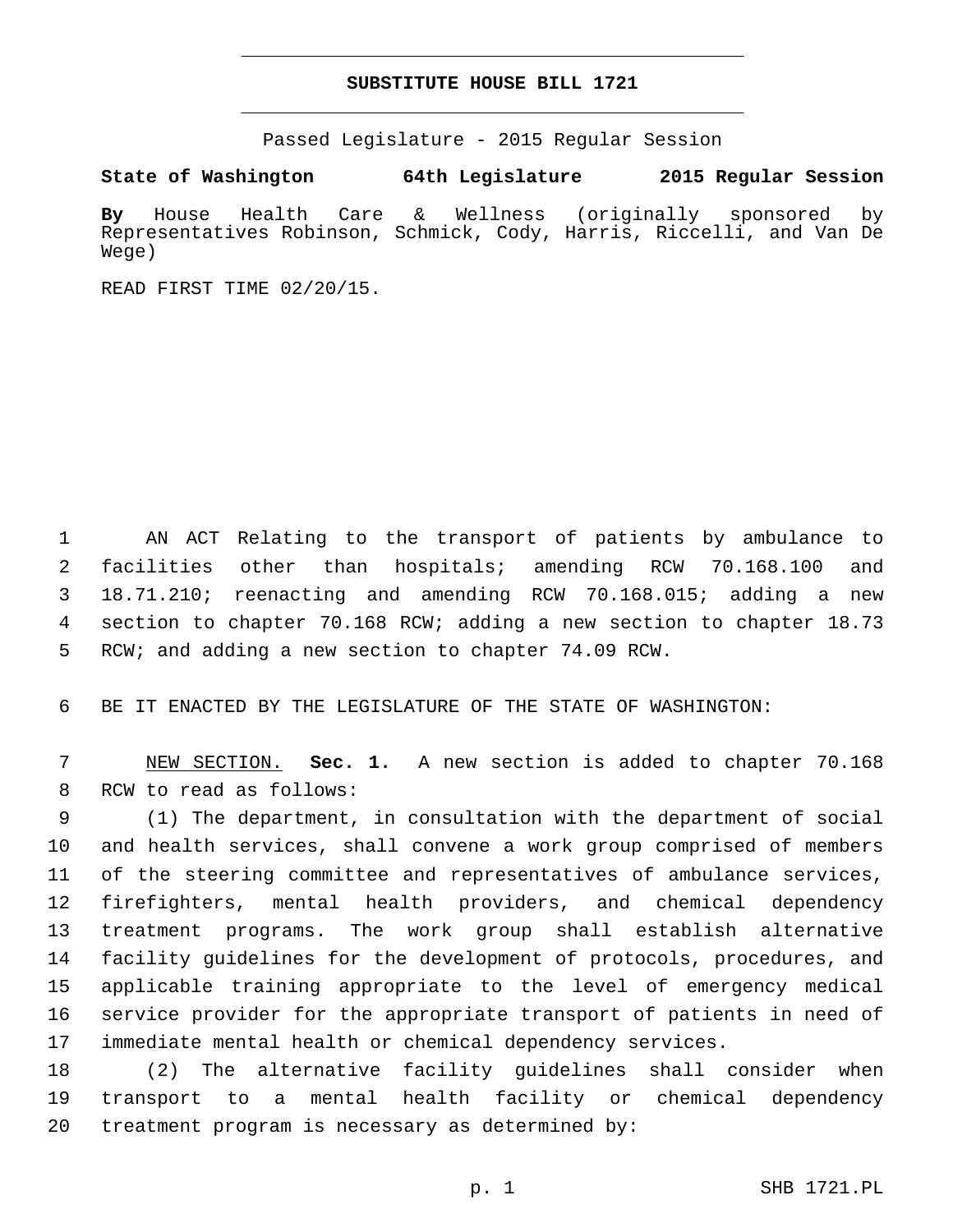(a) The presence of a medical emergency that requires immediate 2 medical care;

 (b) The severity of the mental health or substance use disorder 4 needs of the patient;

 (c) The training of emergency medical service personnel to respond to a patient experiencing emergency mental health or 7 substance use disorders; and

 (d) The risk the patient presents to the patient's self, the public, and the emergency medical service personnel.

 (3) By July 1, 2016, the department shall make the guidelines available to all regional emergency medical services and trauma care councils for incorporation into regional emergency medical services 13 and trauma care plans under RCW 70.168.100.

 **Sec. 2.** RCW 70.168.015 and 2010 c 52 s 2 are each reenacted and 15 amended to read as follows:

 As used in this chapter, the following terms have the meanings indicated unless the context clearly requires otherwise.

 (1) "Cardiac" means acute coronary syndrome, an umbrella term used to cover any group of clinical symptoms compatible with acute myocardial ischemia, which is chest discomfort or other symptoms due to insufficient blood supply to the heart muscle resulting from coronary artery disease. "Cardiac" also includes out-of-hospital cardiac arrest, which is the cessation of mechanical heart activity as assessed by emergency medical services personnel, or other acute 25 heart conditions.

 (2) "Communications system" means a radio and landline network which provides rapid public access, coordinated central dispatching of services, and coordination of personnel, equipment, and facilities in an emergency medical services and trauma care system.

(3) "Department" means the department of health.

 (4) "Designated trauma care service" means a level I, II, III, IV, or V trauma care service or level I, II, or III pediatric trauma care service or level I, I-pediatric, II, or III trauma-related 34 rehabilitative service.

 (5) "Designation" means a formal determination by the department that hospitals or health care facilities are capable of providing designated trauma care services as authorized in RCW 70.168.070.

 (6) "Emergency medical service" means medical treatment and care that may be rendered at the scene of any medical emergency or while

p. 2 SHB 1721.PL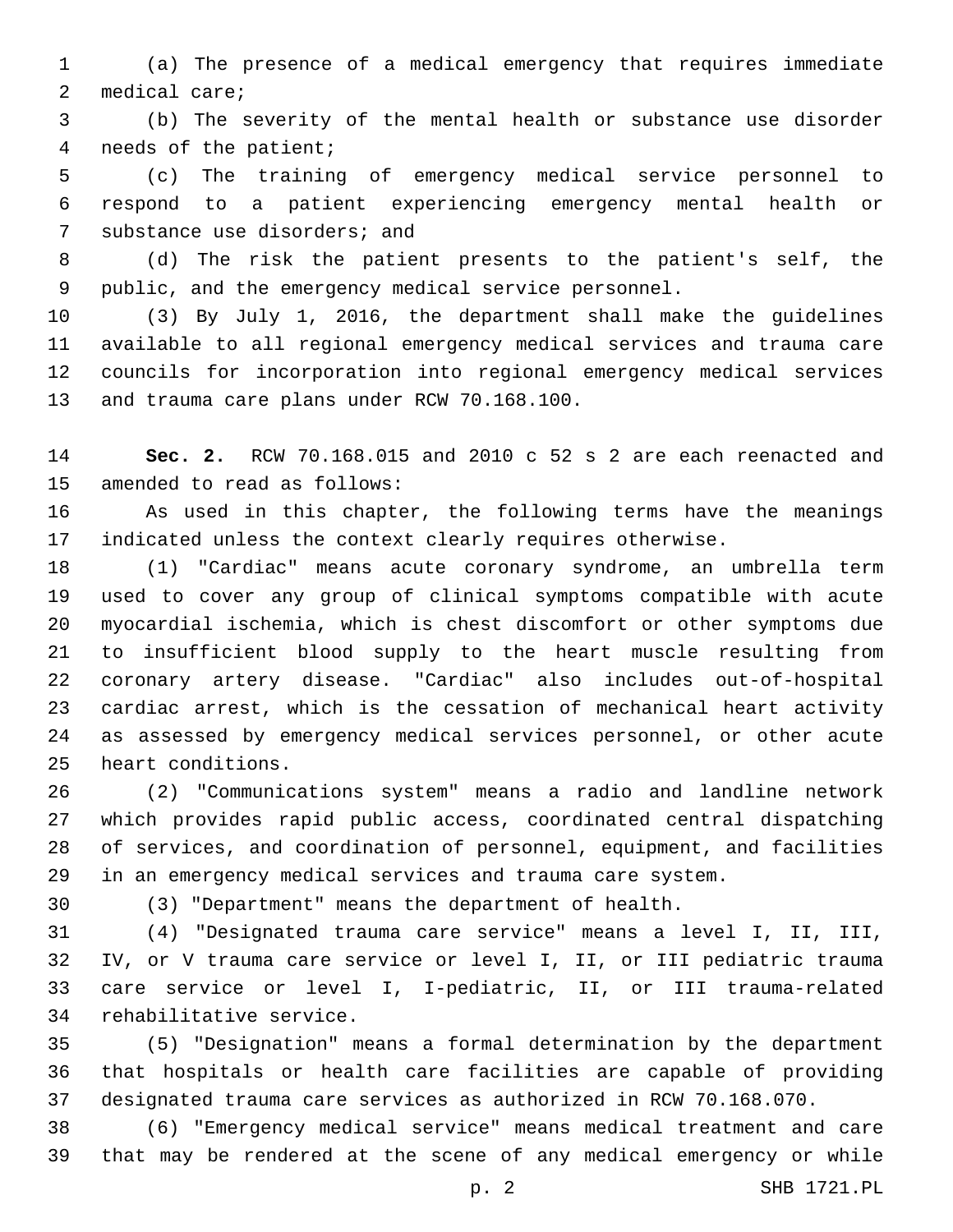transporting any patient in an ambulance to an appropriate medical facility, including ambulance transportation between medical 3 facilities.

 (7) "Emergency medical services and trauma care planning and service regions" means geographic areas established by the department under this chapter.6

 (8) "Emergency medical services and trauma care system plan" means a statewide plan that identifies statewide emergency medical services and trauma care objectives and priorities and identifies equipment, facility, personnel, training, and other needs required to create and maintain a statewide emergency medical services and trauma care system. The plan also includes a plan of implementation that identifies the state, regional, and local activities that will create, operate, maintain, and enhance the system. The plan is formulated by incorporating the regional emergency medical services and trauma care plans required under this chapter. The plan shall be updated every two years and shall be made available to the state board of health in sufficient time to be considered in preparation of the biennial state health report required in RCW 43.20.050.

 (9) "Emergency medical services medical program director" means a person who is an approved program director as defined by RCW  $22 \quad 18.71.205(4)$ .

 (10) "Facility patient care protocols" means the written procedures adopted by the medical staff that direct the care of the patient. These procedures shall be based upon the assessment of the patients' medical needs. The procedures shall follow minimum 27 statewide standards for trauma care services.

 (11) "Hospital" means a facility licensed under chapter 70.41 RCW, or comparable health care facility operated by the federal government or located and licensed in another state.

 (12) "Level I-pediatric rehabilitative services" means rehabilitative services as established in RCW 70.168.060. Facilities providing level I-pediatric rehabilitative services provide the same services as facilities authorized to provide level I rehabilitative services except these services are exclusively for children under the 36 age of fifteen years.

 (13) "Level I pediatric trauma care services" means pediatric trauma care services as established in RCW 70.168.060. Hospitals providing level I services shall provide definitive, comprehensive, specialized care for pediatric trauma patients and shall also provide

p. 3 SHB 1721.PL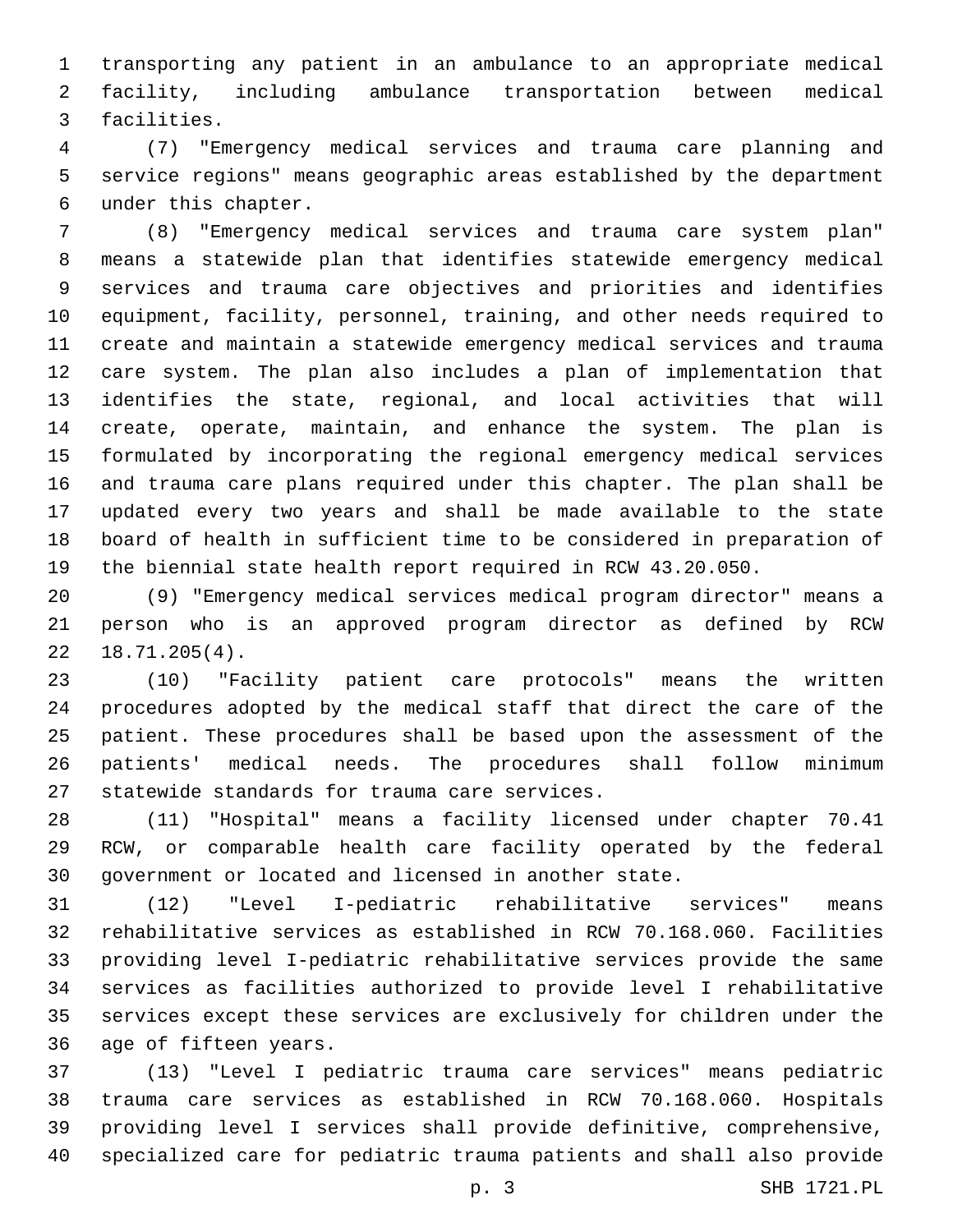ongoing research and health care professional education in pediatric 2 trauma care.

 (14) "Level I rehabilitative services" means rehabilitative services as established in RCW 70.168.060. Facilities providing level I rehabilitative services provide rehabilitative treatment to patients with traumatic brain injuries, spinal cord injuries, complicated amputations, and other diagnoses resulting in functional impairment, with moderate to severe impairment or complexity. These facilities serve as referral facilities for facilities authorized to 10 provide level II and III rehabilitative services.

 (15) "Level I trauma care services" means trauma care services as established in RCW 70.168.060. Hospitals providing level I services shall have specialized trauma care teams and provide ongoing research and health care professional education in trauma care.

 (16) "Level II pediatric trauma care services" means pediatric trauma care services as established in RCW 70.168.060. Hospitals providing level II services shall provide initial stabilization and evaluation of pediatric trauma patients and provide comprehensive general medicine and surgical care to pediatric patients who can be maintained in a stable or improving condition without the specialized care available in the level I hospital. Complex surgeries and research and health care professional education in pediatric trauma 23 care activities are not required.

 (17) "Level II rehabilitative services" means rehabilitative services as established in RCW 70.168.060. Facilities providing level II rehabilitative services treat individuals with musculoskeletal trauma, peripheral nerve lesions, lower extremity amputations, and other diagnoses resulting in functional impairment in more than one functional area, with moderate to severe impairment or complexity.

 (18) "Level II trauma care services" means trauma care services as established in RCW 70.168.060. Hospitals providing level II services shall be similar to those provided by level I hospitals, although complex surgeries and research and health care professional education activities are not required to be provided.

 (19) "Level III pediatric trauma care services" means pediatric trauma care services as established in RCW 70.168.060. Hospitals providing level III services shall provide initial evaluation and stabilization of patients. The range of pediatric trauma care services provided in level III hospitals are not as comprehensive as 40 level I and II hospitals.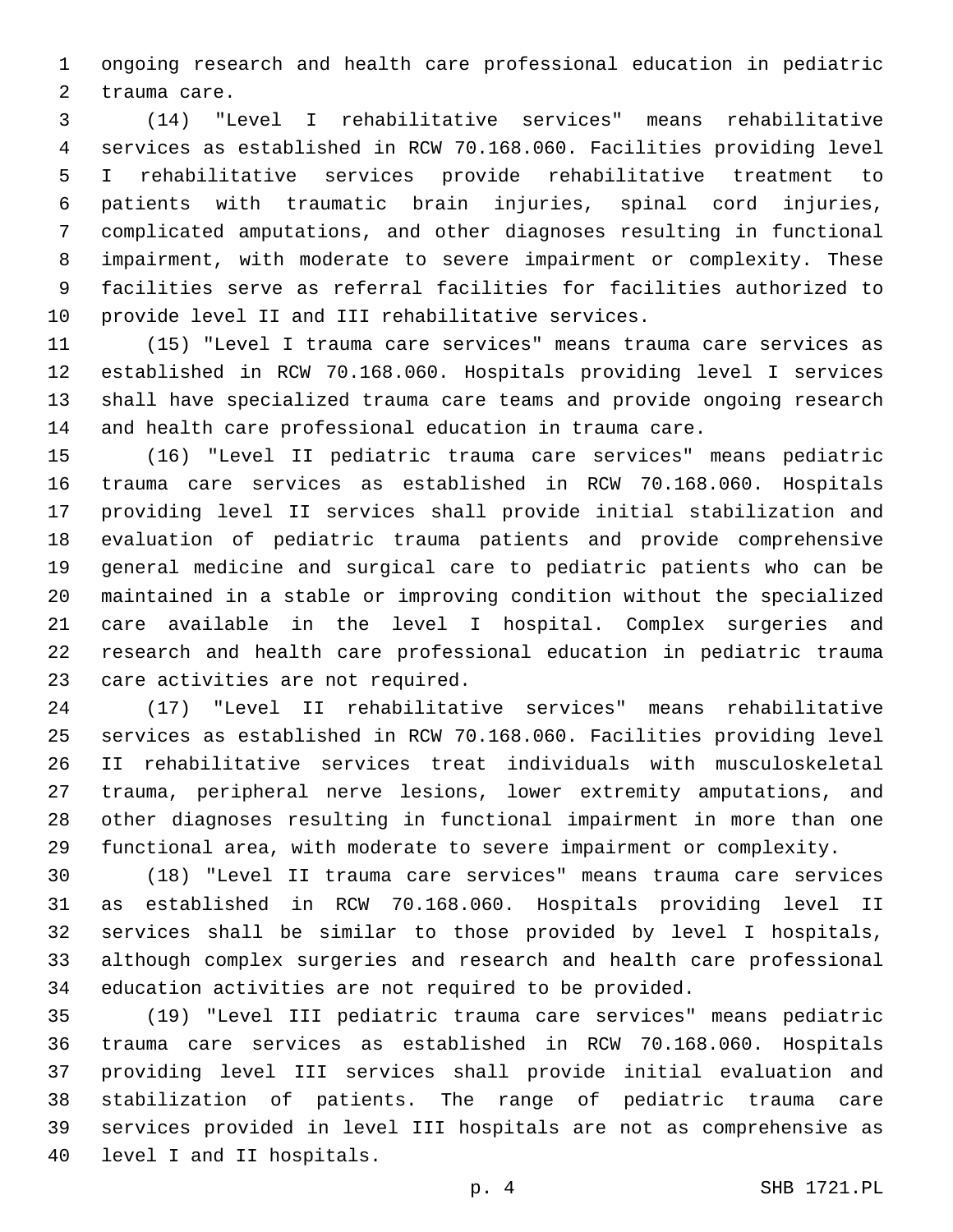(20) "Level III rehabilitative services" means rehabilitative services as established in RCW 70.168.060. Facilities providing level III rehabilitative services provide treatment to individuals with musculoskeletal injuries, peripheral nerve injuries, uncomplicated lower extremity amputations, and other diagnoses resulting in functional impairment in more than one functional area but with 7 minimal to moderate impairment or complexity.

 (21) "Level III trauma care services" means trauma care services as established in RCW 70.168.060. The range of trauma care services provided by level III hospitals are not as comprehensive as level I 11 and II hospitals.

 (22) "Level IV trauma care services" means trauma care services 13 as established in RCW 70.168.060.

 (23) "Level V trauma care services" means trauma care services as established in RCW 70.168.060. Facilities providing level V services shall provide stabilization and transfer of all patients with 17 potentially life-threatening injuries.

 (24) "Patient care procedures" means written operating guidelines adopted by the regional emergency medical services and trauma care council, in consultation with local emergency medical services and trauma care councils, emergency communication centers, and the emergency medical services medical program director, in accordance with minimum statewide standards. The patient care procedures shall identify the level of medical care personnel to be dispatched to an emergency scene, procedures for triage of patients, the level of trauma care facility, mental health facility, or chemical dependency 27 program to first receive the patient, and the name and location of other trauma care facilities, mental health facilities, or chemical 29 dependency programs to receive the patient should an interfacility transfer be necessary. Procedures on interfacility transfer of patients shall be consistent with the transfer procedures required in 32 chapter 70.170 RCW.

 (25) "Pediatric trauma patient" means trauma patients known or 34 estimated to be less than fifteen years of age.

 (26) "Prehospital" means emergency medical care or transportation rendered to patients prior to hospital admission or during interfacility transfer by licensed ambulance or aid service under chapter 18.73 RCW, by personnel certified to provide emergency medical care under chapters 18.71 and 18.73 RCW, or by facilities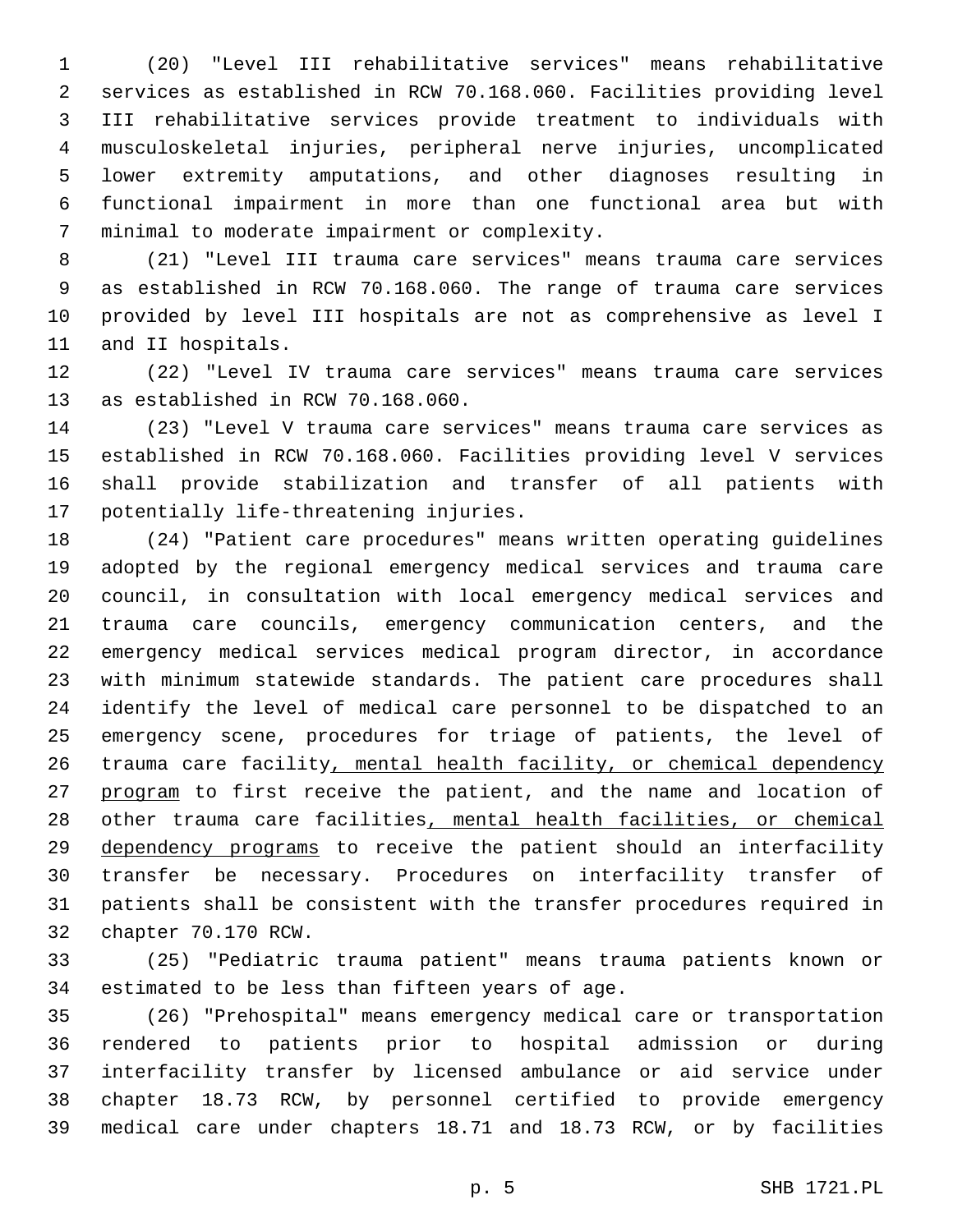providing level V trauma care services as provided for in this 2 chapter.

 (27) "Prehospital patient care protocols" means the written procedures adopted by the emergency medical services medical program director that direct the out-of-hospital emergency care of the emergency patient which includes the trauma patient. These procedures shall be based upon the assessment of the patients' medical needs and the treatment to be provided for serious conditions. The procedures shall meet or exceed statewide minimum standards for trauma and other 10 prehospital care services.

 (28) "Rehabilitative services" means a formal program of multidisciplinary, coordinated, and integrated services for evaluation, treatment, education, and training to help individuals with disabling impairments achieve and maintain optimal functional independence in physical, psychosocial, social, vocational, and avocational realms. Rehabilitation is indicated for the trauma patient who has sustained neurologic or musculoskeletal injury and who needs physical or cognitive intervention to return to home, work, 19 or society.

(29) "Secretary" means the secretary of the department of health.

 (30) "Trauma" means a major single or multisystem injury requiring immediate medical or surgical intervention or treatment to 23 prevent death or permanent disability.

 (31) "Trauma care system" means an organized approach to providing care to trauma patients that provides personnel, facilities, and equipment for effective and coordinated trauma care. The trauma care system shall: Identify facilities with specific capabilities to provide care, triage trauma victims at the scene, and require that all trauma victims be sent to an appropriate trauma facility. The trauma care system includes prevention, prehospital 31 care, hospital care, and rehabilitation.

 (32) "Triage" means the sorting of patients in terms of disposition, destination, or priority. Triage of prehospital trauma victims requires identifying injury severity so that the appropriate care level can be readily assessed according to patient care 36 guidelines.

 (33) "Verification" means the identification of prehospital providers who are capable of providing verified trauma care services and shall be a part of the licensure process required in chapter 40 18.73 RCW.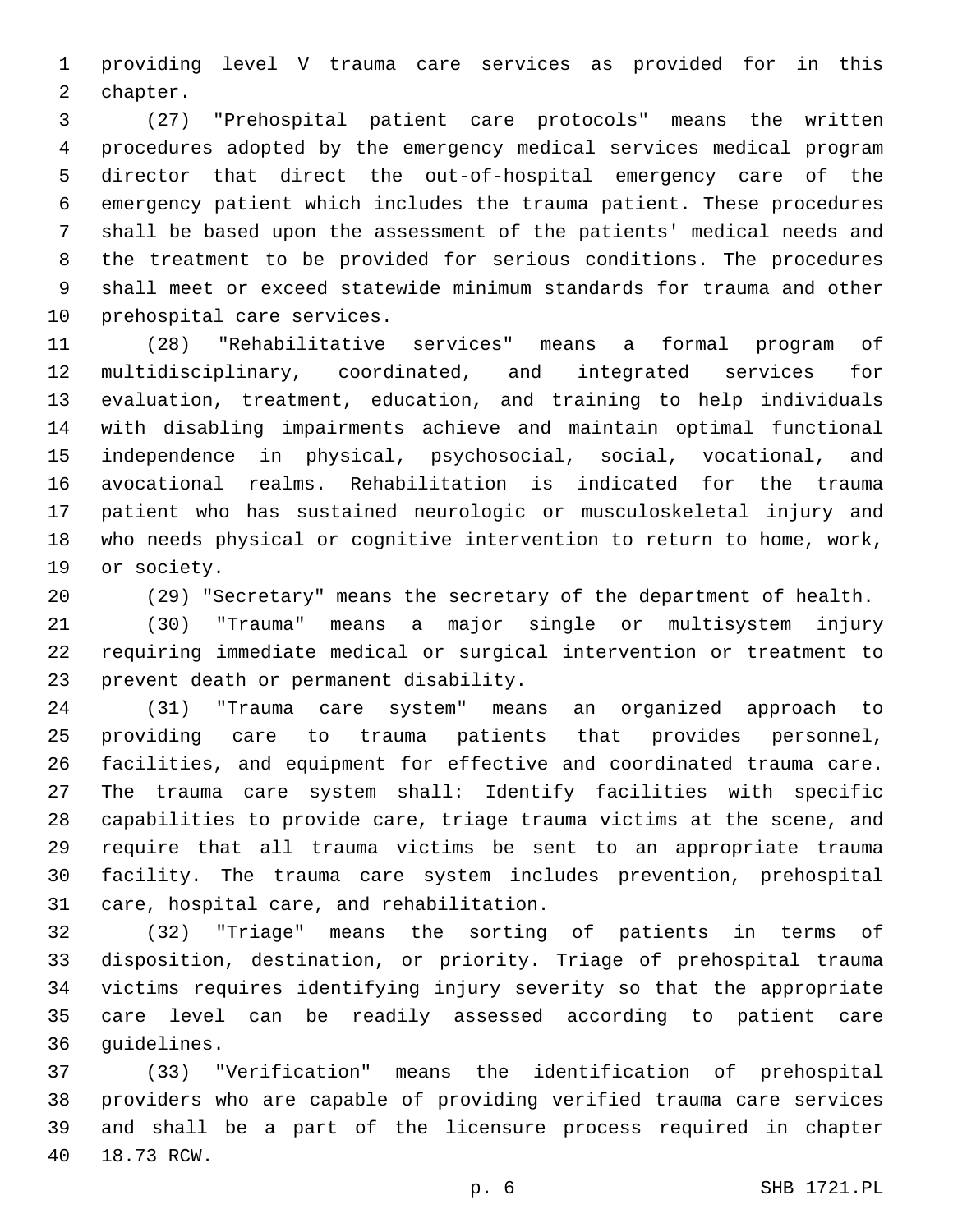(34) "Verified trauma care service" means prehospital service as provided for in RCW 70.168.080, and identified in the regional emergency medical services and trauma care plan as required by RCW 70.168.100.4

 **Sec. 3.** RCW 70.168.100 and 1990 c 269 s 13 are each amended to read as follows:6

 Regional emergency medical services and trauma care councils are 8 established. The councils ((shall)):

 (1) By June 1990, shall begin the development of regional emergency medical services and trauma care plans to:

 (a) Assess and analyze regional emergency medical services and 12 trauma care needs;

 (b) Identify personnel, agencies, facilities, equipment, training, and education to meet regional and local needs;

 (c) Identify specific activities necessary to meet statewide standards and patient care outcomes and develop a plan of 17 implementation for regional compliance;

 (d) Establish and review agreements with regional providers 19 necessary to meet state standards;

 (e) Establish agreements with providers outside the region to 21 facilitate patient transfer;

22 (f) Include a regional budget;

 (g) Establish the number and level of facilities to be designated which are consistent with state standards and based upon availability of resources and the distribution of trauma within the region;

 (h) Identify the need for and recommend distribution and level of care of prehospital services to assure adequate availability and avoid inefficient duplication and lack of coordination of prehospital 29 services within the region; ((and))

 (i) Identify procedures to allow for the appropriate transport of patients to mental health facilities or chemical dependency programs, as informed by the alternative facility guidelines adopted under section 1 of this act; and

 (j) Include other specific elements defined by the department; (2) By June 1991, shall begin the submission of the regional

emergency medical services and trauma care plan to the department;

 (3) Shall advise the department on matters relating to the delivery of emergency medical services and trauma care within the 39 region;

p. 7 SHB 1721.PL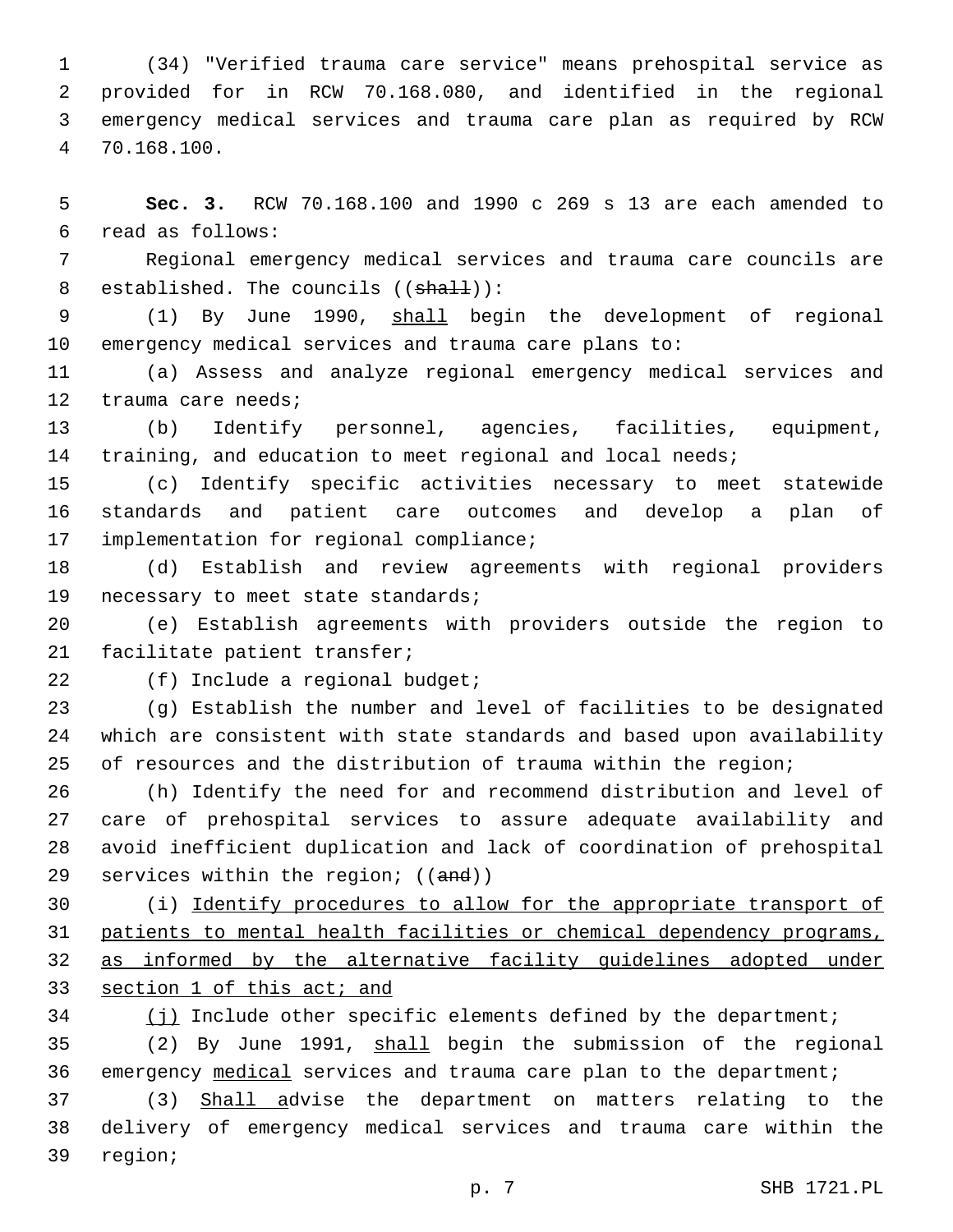(4) Shall provide data required by the department to assess the effectiveness of the emergency medical services and trauma care 3 system;

 (5) May apply for, receive, and accept gifts and other payments, including property and service, from any governmental or other public or private entity or person, and may make arrangements as to the use of these receipts, including any activities related to the design, maintenance, or enhancements of the emergency medical services and trauma care system in the region. The councils shall report in the regional budget the amount, source, and purpose of all gifts and 11 payments.

 NEW SECTION. **Sec. 4.** A new section is added to chapter 18.73 13 RCW to read as follows:

 An ambulance service may transport patients to a nonmedical facility, such as a mental health facility or chemical dependency program as authorized in regional emergency medical services and 17 trauma care plans under RCW 70.168.100.

 **Sec. 5.** RCW 18.71.210 and 1997 c 275 s 1 are each amended to 19 read as follows:

 (1) No act or omission of any physician's trained emergency medical service intermediate life support technician and paramedic, as defined in RCW 18.71.200, or any emergency medical technician or first responder, as defined in RCW 18.73.030, done or omitted in good faith while rendering emergency medical service under the responsible supervision and control of a licensed physician or an approved medical program director or delegate(s) to a person who has suffered illness or bodily injury shall impose any liability upon:

 $((+1))$   $(a)$  The physician's trained emergency medical service intermediate life support technician and paramedic, emergency medical 30 technician, or first responder;

 $(1+2)(1)$  (b) The medical program director;

 $($  (( $\{3\})$ )) (c) The supervising physician(s);

 $(1+4)$ ) (d) Any hospital, the officers, members of the staff, 34 nurses, or other employees of a hospital;

35  $((+5+))$  (e) Any training agency or training physician(s);

36  $((+6))$   $(f)$  Any licensed ambulance service; or

 ( $(\overline{+7})$ ) (g) Any federal, state, county, city or other local governmental unit or employees of such a governmental unit.